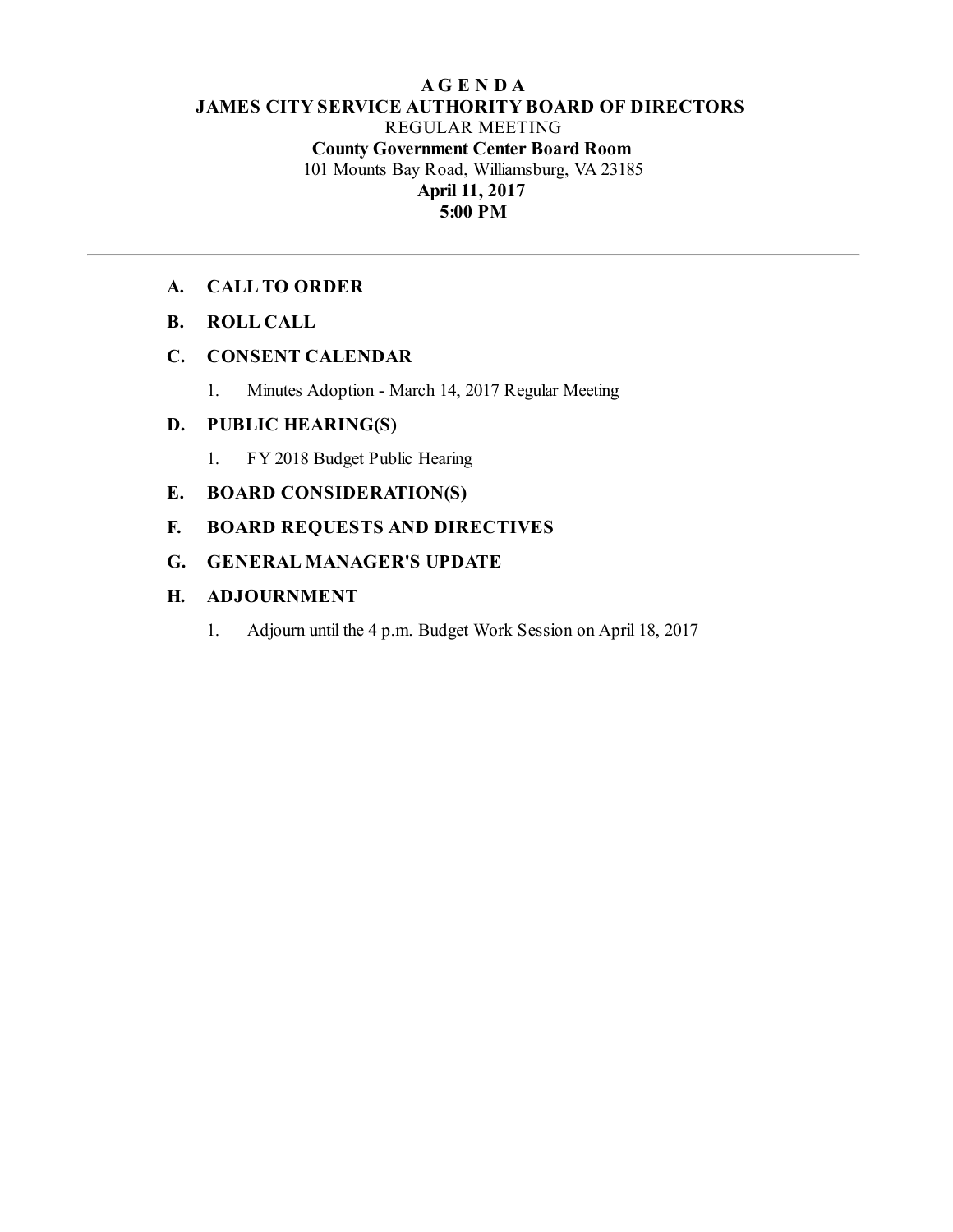# **AGENDA ITEM NO. C.1.**

# **ITEM SUMMARY**

| DATE:    | 4/11/2017                                         |
|----------|---------------------------------------------------|
| TO:      | The Board of Directors                            |
| FROM:    | Teresa J. Fellows, Administrative Coordinator     |
| SUBJECT: | Minutes Adoption - March 14, 2017 Regular Meeting |

# **ATTACHMENTS:**

|                   | Description        |          |        | Type           |  |
|-------------------|--------------------|----------|--------|----------------|--|
| D                 | 031417 BOD Minutes |          |        | <b>Minutes</b> |  |
| <b>REVIEWERS:</b> |                    |          |        |                |  |
| Department        |                    | Reviewer | Action | Date           |  |

Board Secretary Fellows, Teresa Approved 4/4/2017 - 2:00 PM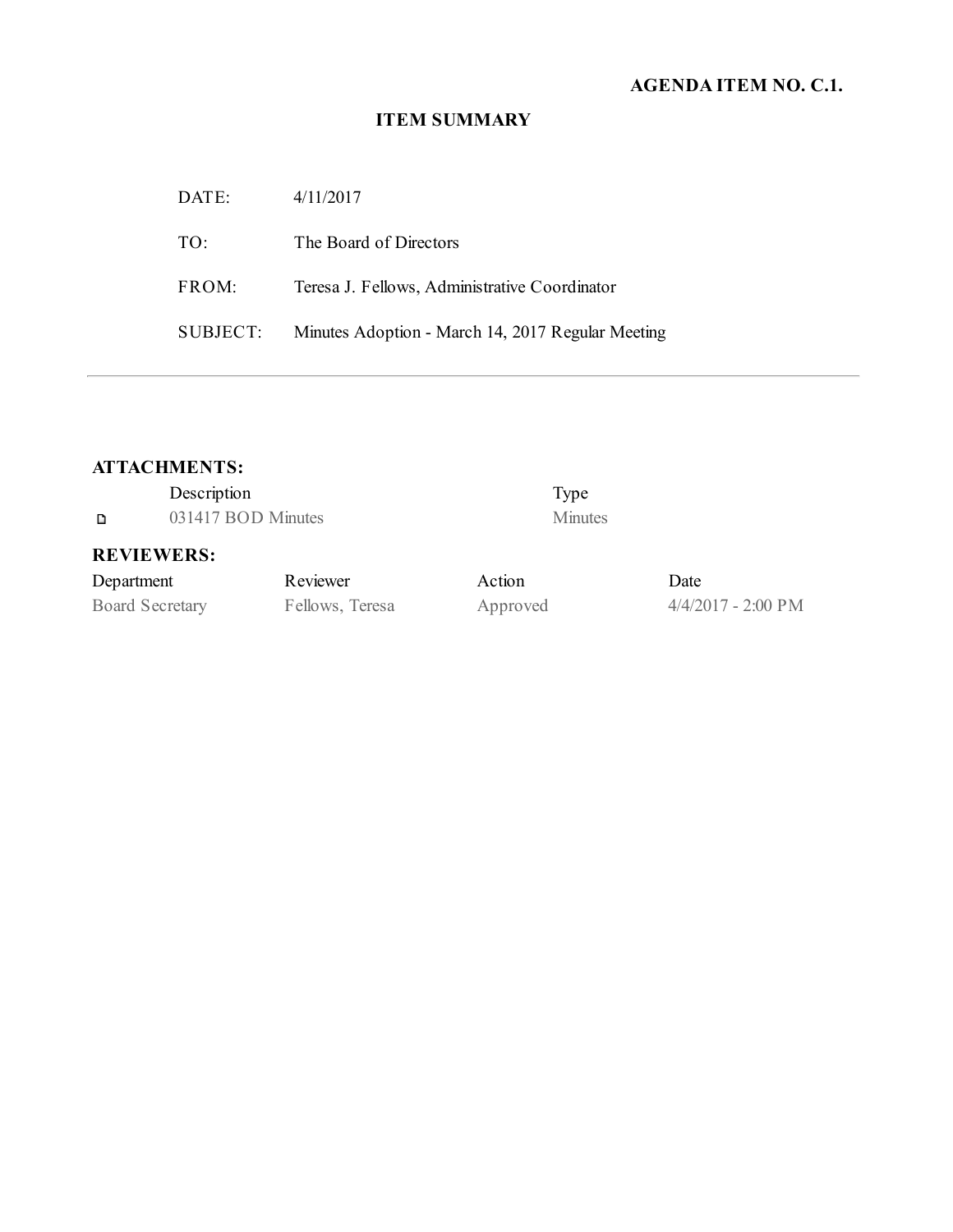#### **M I N U T E S JAMES CITY SERVICE AUTHORITY BOARD OF DIRECTORS REGULAR MEETING County Government Center Board Room 101 Mounts Bay Road, Williamsburg, VA 23185 March 14, 2017 5:00 PM**

#### **A. CALL TO ORDER**

#### **B. ROLL CALL**

 John J. McGlennon, Roberts District P. Sue Sadler, Vice Chairman, Stonehouse District Michael J. Hipple, Powhatan District Kevin D. Onizuk, Jamestown District Ruth M. Larson, Chairman, Berkeley District

Bryan J. Hill, Secretary to the Board Adam R. Kinsman, County Attorney M. Douglas Powell, General Manager

### **C. CONSENT CALENDAR**

A motion to Approve was made by Michael Hipple and the motion result was Passed.

AYES: 5 NAYS: 0 ABSTAIN: 0 ABSENT: 0 Ayes: Hipple, McGlennon, Onizuk, Sadler, Larson

1. Minutes Adoption - February 14, 2017 Regular Meeting

#### **D. PUBLIC HEARING(S)**

#### **E. BOARD CONSIDERATION(S)**

### **F. BOARD REQUESTS AND DIRECTIVES**

 Mr. Hipple requested that the Board have a discussion regarding the pump houses and central well systems throughout the County. Specifically, whether or not JCSA is going to accept those systems, and if so, how much it is going to cost. He does not want to see JCSA go into debt or that the cost be transferred to the citizens. He requested more information about this topic and the costs and benefits.

 Mr. Powell stated that he would put this information together and then the Board could plan a discussion at an upcoming meeting.

#### **G. GENERAL MANAGER'S UPDATE**

#### **H. ADJOURNMENT**

1. Adjourn until 5 p.m. on April 11, 2017 for the Regular Meeting

A motion to Adjourn was made by Michael Hipple and the motion result was Passed.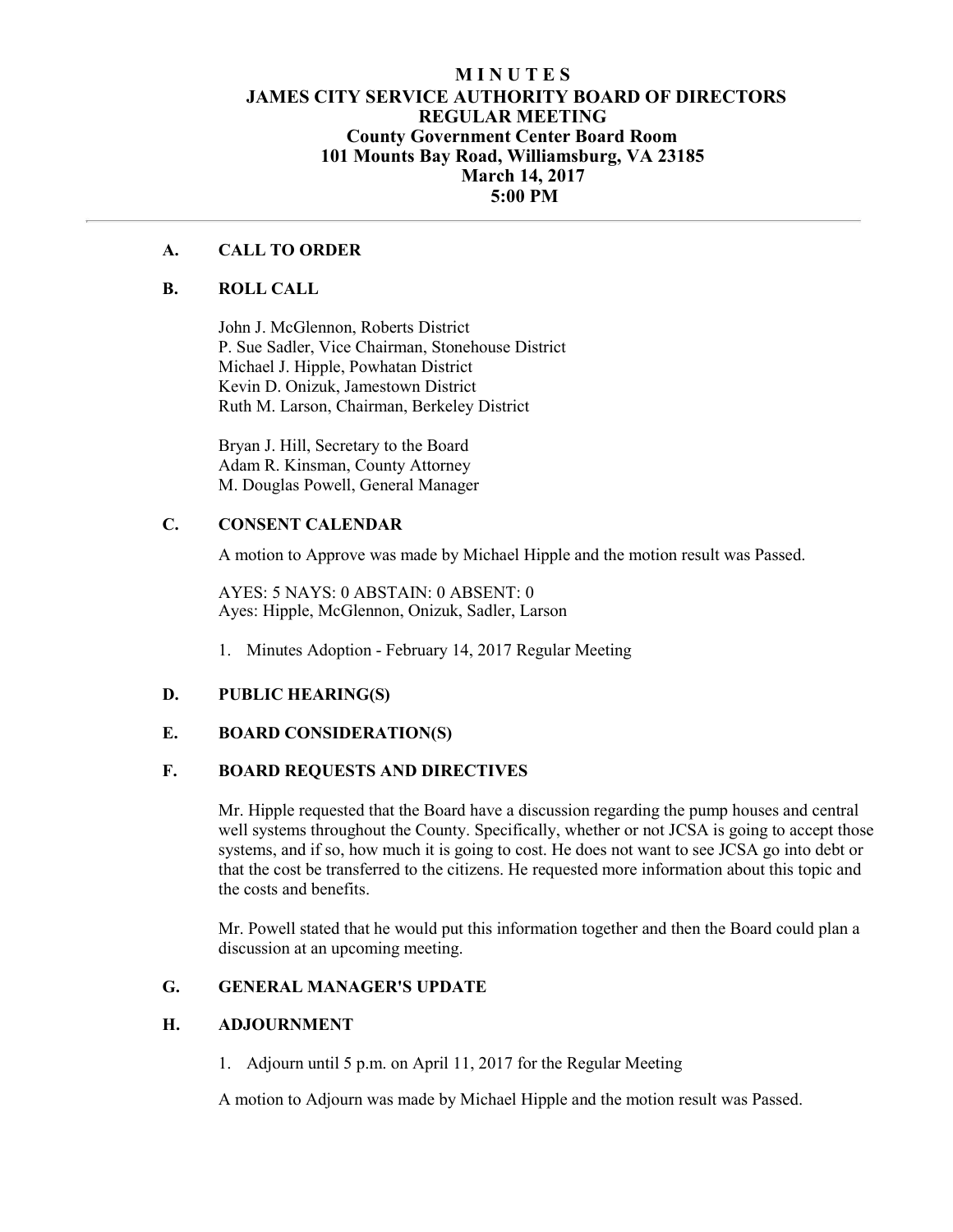AYES: 5 NAYS: 0 ABSTAIN: 0 ABSENT: 0 Ayes: Hipple, McGlennon, Onizuk, Sadler, Larson

At 8:54 p.m. Ms. Larson adjourned the Board.

Bryan J. Hill, Secretary to the Board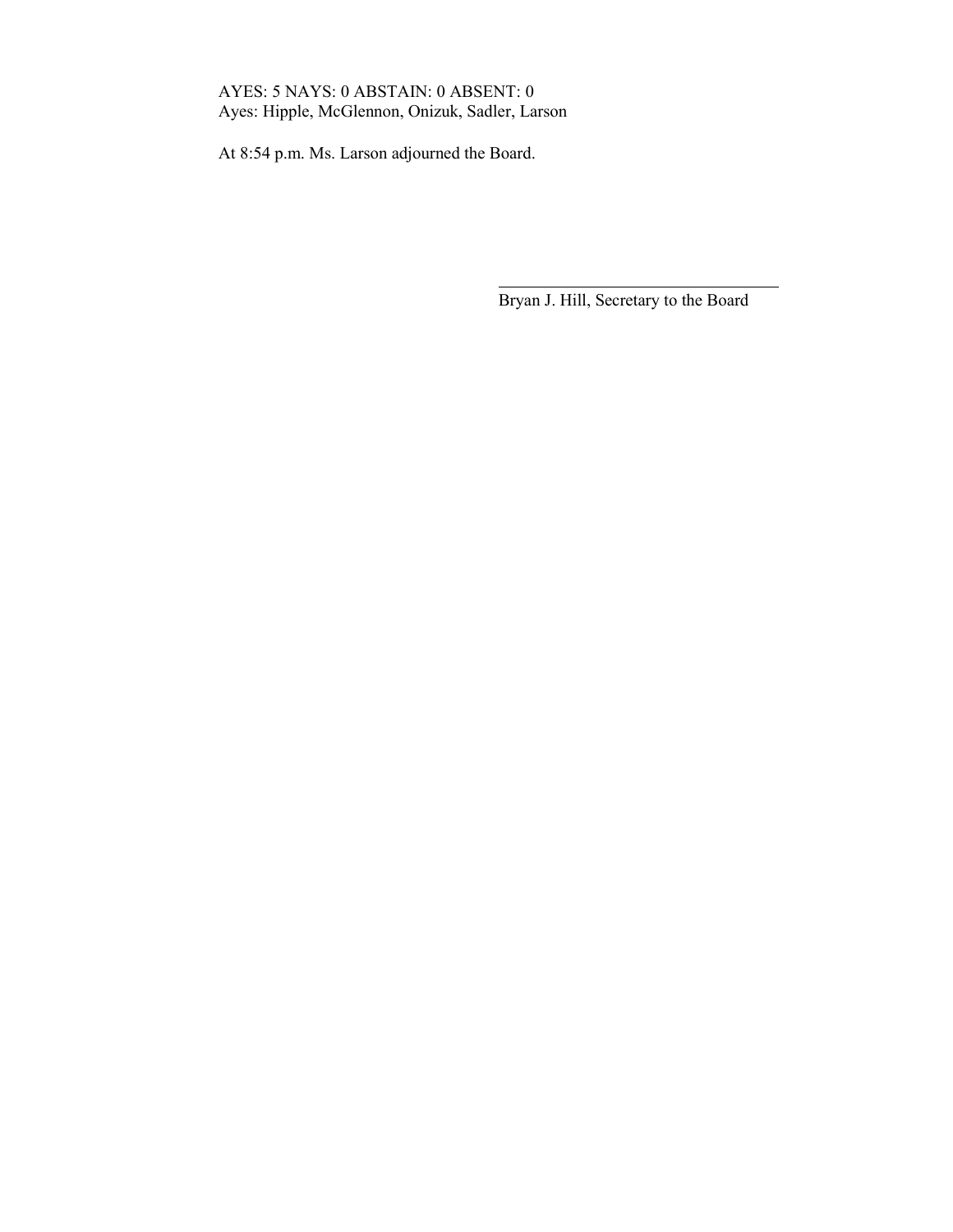# **AGENDA ITEM NO. D.1.**

## **ITEM SUMMARY**

| DATE:    | 4/11/2017                          |
|----------|------------------------------------|
| TO:      | The Board of Directors             |
| FROM:    | M. Douglas Powell, General Manager |
| SUBJECT: | FY 2018 Budget Public Hearing      |

Public Hearing to be run in conjunction with the Board of Supervisors (BOS) FY 2018 Budget Public Hearing. Please see the BOS Agenda Packet for budget details.

### **REVIEWERS:**

| Department             | Reviewer        | Action   | Date                  |
|------------------------|-----------------|----------|-----------------------|
| <b>Board Secretary</b> | Fellows, Teresa | Approved | $3/30/2017 - 9:04 AM$ |